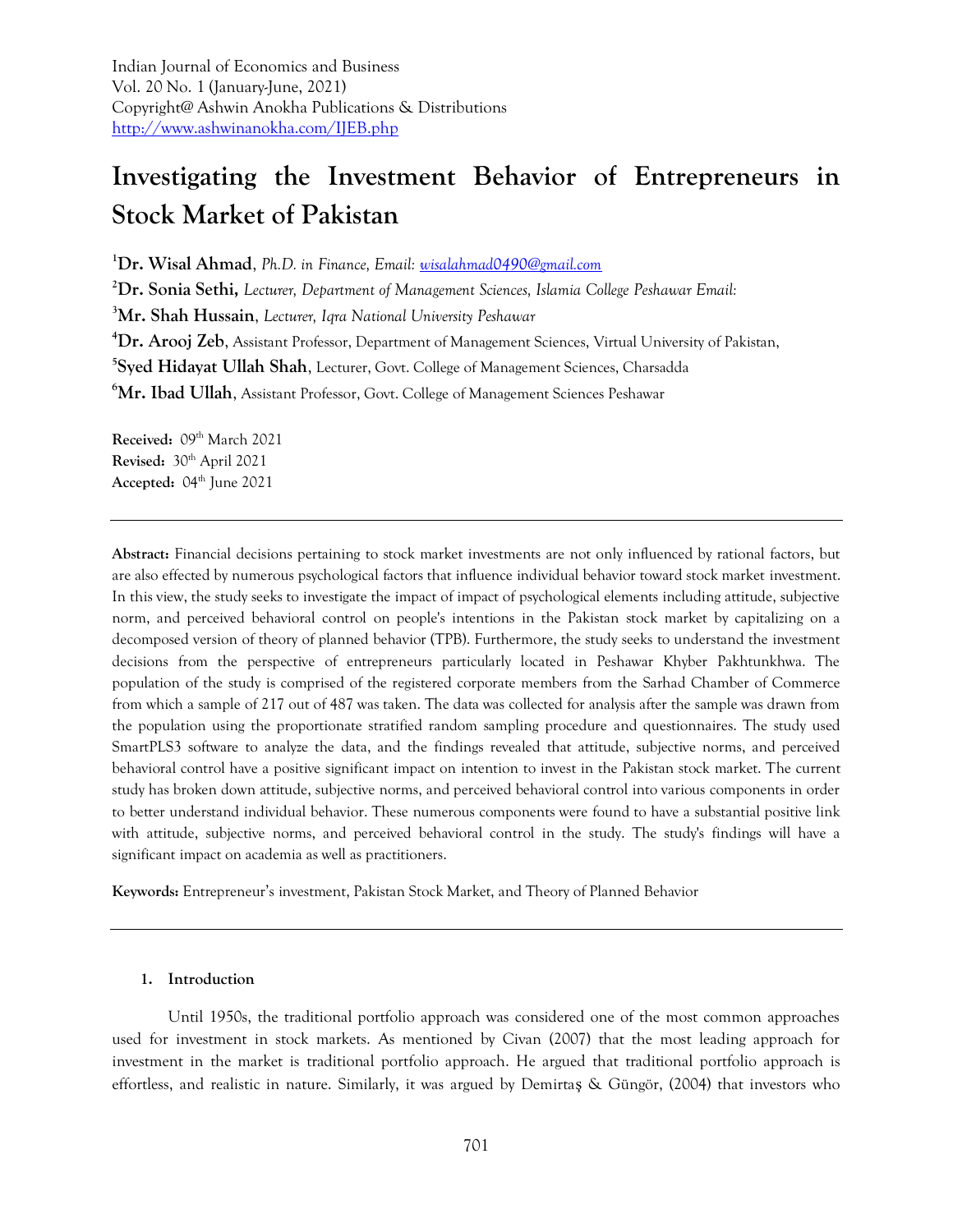#### **Investigating the Investment Behavior of Entrepreneurs in Stock Market of Pakistan**

beliefs in traditional investment approach are of the opinion that investment in various different securities reduced the risk associated without taking into consideration the relationship of yields from those securities.

However, previous studies failed to highlight the influence of behavioral aspect for using rational models. Most of the studies argued that the process of selection amongst different securities and the risk associated is the outcome of conflict in the behaviors of normal individuals. Consequently, this led to the emergence of novel approach, behavioral finance, as a replacement for the traditional approach. As stated by Guaraní & Ibrahim (2019) that studying individuals' behavior parallel to the concept of behavioral finance considered a new strategic approach in market. They further stated that the deficiencies exist in conventional financial theories, like efficient market hypothesis, has been much refined by this novel concept, and also the inclusion of psychological factors were considered by then (Zwick & Mahon 2017).

This new approach helped to explain the individuals' behavior which was being neglected in conventional financial theories while making important financial decisions. Kumari et al., (2017) also argued that the behavioral factors associated may influence the investments in stock market. Similarly, Kumari et al., (2017) and Chakraborty et al., (2018) stated that the influence of psychological factors on investments are the key interest area for many of the researchers in recent times. Such views neverthless gained the attention of the researchers to conduct a thorough research study in order to understand the influence of behavioral aspects in the investment decisions.

The emergence of behavioral finance approaches also led to the development of new theories while studying the behavior of individuals. For instance, the Theory of Planned Behavior (TPB) was developed which was used to study the human behavior. Lai et al., (2010) further added that this theory is considered one of the most important theories for studying human behavior in financial aspects. Therefore, the present study has utilized this theory and thereby adopted the decomposed version of TPB to investigate the effect of psychological factors such as, attitude, subjective norm, and perceived behavioral control on intention towards behavior of the individuals the Pakistan stock market. Furthermore, the study focuses on entrepreneurs located in the district of Peshawar. The goal behind the focus on entrepreneurs is their importance in the economy and their decisions about investing in the stock market.

#### **2. Literature Review**

The review of the previous studies helped to organize the literature in a number of themes which tends to highlight the hypotheses for the current study;

#### **a. Investment Behavior**

Investment decisions are contingent upon the investors' life stages. Shahbaz et al., (2019) highlighted the significance of psychological factors affecting the decisions regarding the investment of individuals. Hence, it was important to study and understand the factors especially the psychological ones for the companies and those who have the involvement like broker, households in business. Similarly, the studies conducted by Cai et al., (2019) and Shin et al., (2018), stated that different individuals behavior must be assess through the use of TPB in multiple cultural environment because of its dominant use. It was found in the study of Wang et al., (2018), that using TPB for the assessment of individuals behavior has a huge importance. Moreover, Shanmugham & Ramya, (2012) and Ajzen & Fishbein, (2005) also found a herd behavior during the downswing and upswing of the market. This was shows the connection between investors decisions to market stress and emotions.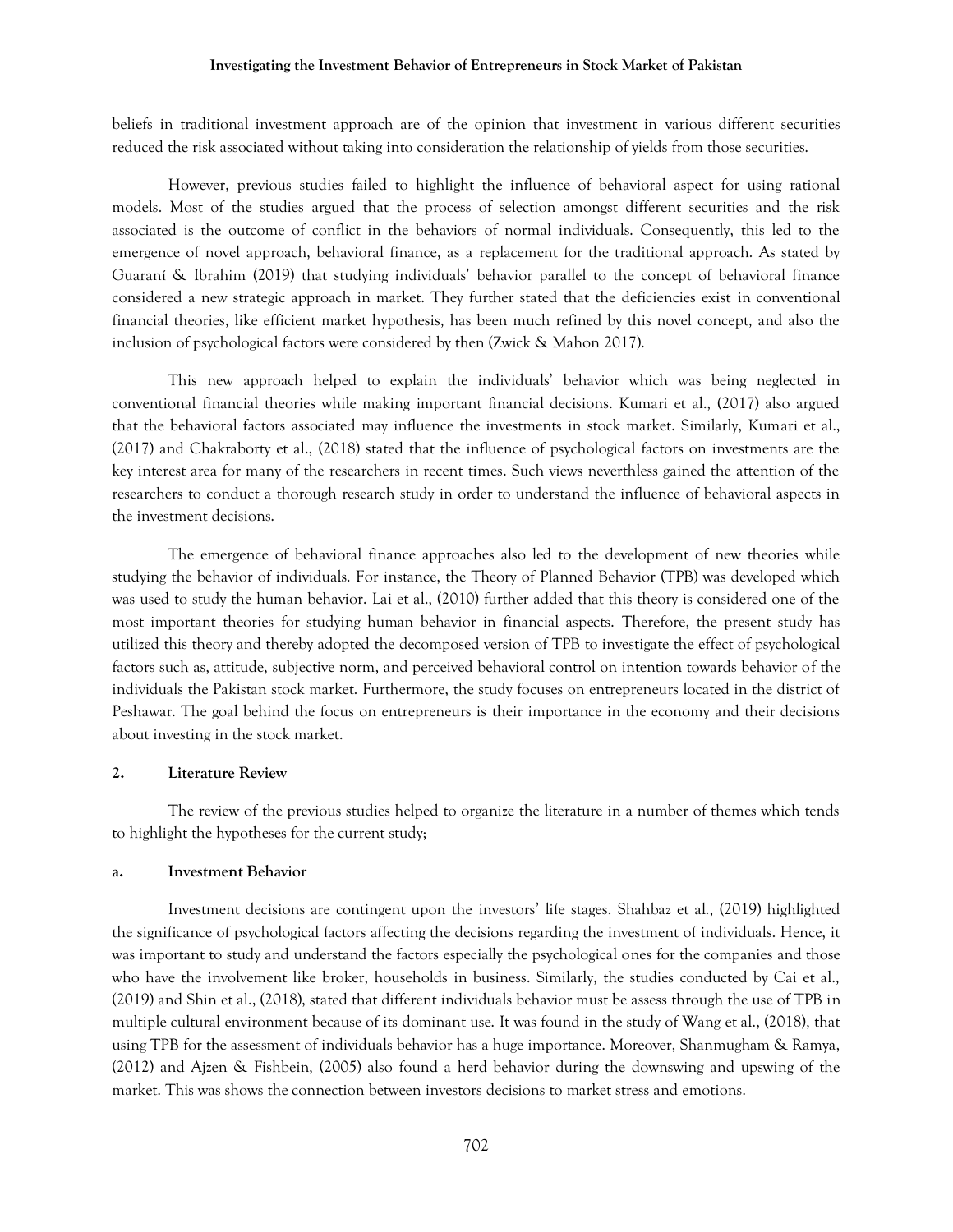**H10, H11, H12.** *There is significant direct impact of individual's attitude, subjective norms and perceived and perceived behavioral control on their behavior.*

## **b. Intention towards behavior**

Ajzen, (1985) argued that the intention of individuals is an important independent variable for studying the behavior. It is the perception of someone to perform a specific behavior (Fishbein, n.d.). In their study they further stated that, individuals first make a intention and then execute a certain behavior. These arguments are in lined with the studies of (Davis, 1989; Venkatesh & Davis, 2000), (Ajzen, 1991), (Fishbein, 1974), (Taylor & Todd, 1995), (Chau & Hu, 2001).

**H13, H14, H15.** *Individuals Intentions used as mediating variable for attitude, subjective norms and perceived behavioral control with the behavior of the investors.* 

**H16.** *There is significant impact of individual's intentions on their behavior.* 

# **c. Attitude**

In the study of Fishbein & Ajzen, (1980) attitude was defined as the feeling of someone's about like and dislike to perform certain actions. It was related to intentions and behavior, directly and indirectly respectively (Fishbein, n.d.). There is significant impact of attitude on intention towards behavior Ramayah & Jantan, 2004);Rhodes & Courneya, (2003); Athiyaman, (2002); Davis, (1989); Chan & Lu, 2004; Gopi & Ramayah, 2007; Mathieson, 1991), (Ma'ruf et al., 2005; Nasurdin & Ramayah, 2003; Ramayah, Siron, et al., 2002).

**H1.** *There is significant impact of attitude towards investment on investor's intentions*.

# **d. Subjective Norms**

According to Fishbein & Ajzen (1980) that individuals' behavior cannot be measured as it is more of subjective in nature. Studies showed that the impact of subjective norms on intention and then on behavior was found insignificant by Davis, (1989); Lewis et al., (2003); Chau & Hu, (2001; Mathieson, (1991), while significant affect was found in the studies of (Ma'ruf et al., 2005; Nasurdin, et al., 2002; Taylor & Todd, 1995; Gopi & Ramayah, 2007; Ramayah, Venkatesh & Davis, 2000), Nasurdin & Ramayah, 2003; Ramayah et al., 2004; Wafa et al., 2003; Yulihasri, 2004).

**H5.** *There is significant impact of subjective norms in favor of investment on investor's intentions.*

# **e. Perceived Behavioral Control (PCB)**

Perceived behavioral control (PBC) is considered as the extended factor of the TPB in the study of (Ajzen, 2002), in which he defined PBC as the someone's control on performing the certain behavior. In their study Ajzen & Fishbein, (2005) stated that performing certain behavior under difficult conditions as known as PBC. Similarly, strong behavioral control of individuals have greater chances to perform certain actions vice versa (Ajzen & Fishbein, 2005). In their studies (Fu et al., 2006; Mathieson, 1991; Shih & Fang, 2004) found strong relationship between PBC and Intention of the individuals.

# **H7.** *There is significant of impact of perceived behavioral control on investor's intentions.*

The decomposed version of TPB was first introduced by Taylor & Todd, (1995) in their study. It was stated in their study by them that introducing various components for attitude, Subjective norms and PBC leads to find the connection in a more specific way. The components are defined in various are as follows.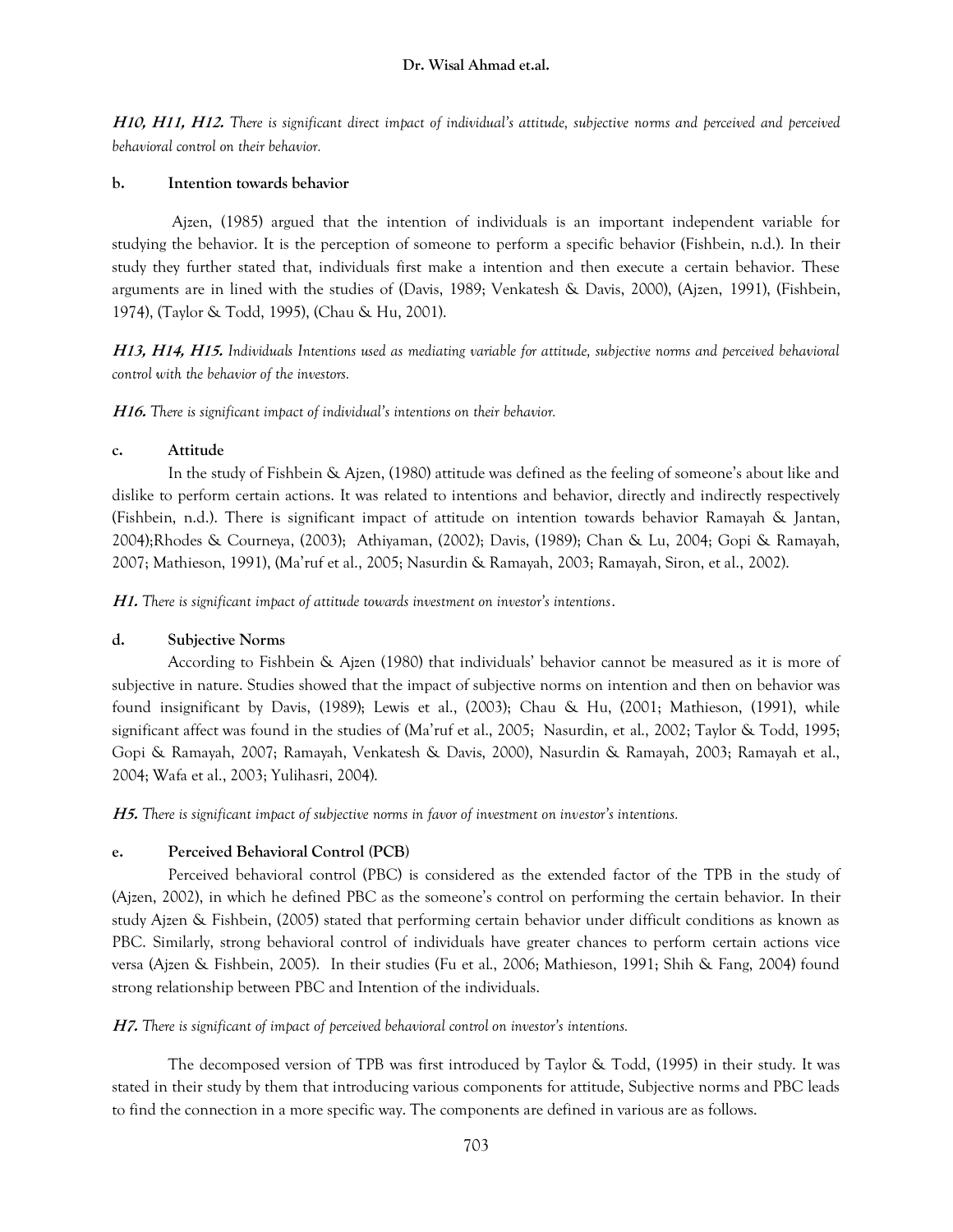## **Investigating the Investment Behavior of Entrepreneurs in Stock Market of Pakistan**

Rogers (1983), classified three components for attitude in his study named; relative advantage, complexity, and compatibility. **Relative Advantage** was defined as investing in ones product as compare to other considered more beneficial. Similarly, **Compatibility** was defined as certain activity specifically (investment) in this study considered a good fit to the personality and life style of the individuals. Furthermore, **Complexity** was explained as the level of understanding by the individuals for certain activity

**H2.** *There is positive impact of relative advantage on attitude towards the behavior.*

**H3.** *There is positive impact of compatibility on attitude towards the behavior.*

**H4.** *There is positive impact of complexity on attitude towards the behavior.*

In the current study the only one components was incorporated for subjective norms named; **normative**  *influence*. It was defined as specification of those who strongly influence the individuals behavior (Cialdini et al., 1990).

**H6.** *There is significant impact of normative influence on subjective norms.* 

The PBC was decomposed into two basic components named; self-efficacy and facilitating conditions.

In the study of (Bandura, 1977, 1982) and Ajzen, (1991), **self-efficacy** was defined as the confidence and ability of someone's to perform a certain action. It was positively related to the behavior of someone's. Similarly, according to the study of (Triandis, 1979), facilitating conditions was explained the resources and facilities available to someone for performing a certain behavior. It was also positively related to behavior of the individuals.

**H8.** *There is significant impact of self-efficacy on perceived behavioral control.* 

**H9.** *There is significant impact of facilitating conditions on perceived behavioral control.*



#### ra, 1977, 1982), (Ajzen, 1985, 1991), (Cialdini et al.,<br>Page Jr, (1988), (Rogers, 1983), Allen, (2000), (Taylor

#### **3. Methodology**

Positivism philosophical foundation was used in the study, for which the study follows deductive approach. Similarly, surveys was used a strategy and data was collected through mono-method. Further, cross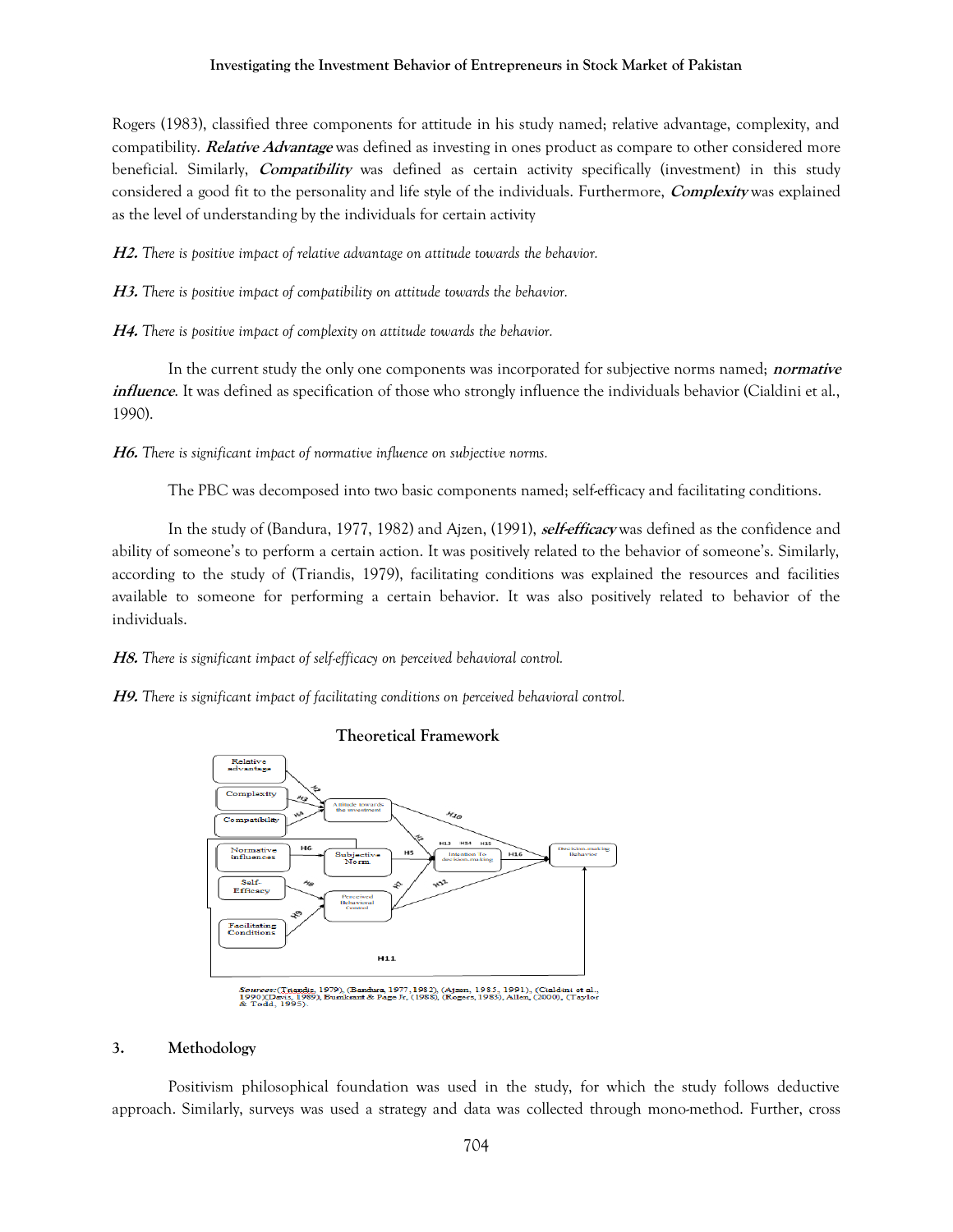## **Dr. Wisal Ahmad et.al.**

sectional method was used in the study as data was collected at single time horizon. Primary data was collected in the study by using the questionnaire. Standardized questionnaire was used to define clearly the question to the respondents.

#### **Variables details**

| S.No | <b>Variables</b>                    | Items | <b>Source</b>    |
|------|-------------------------------------|-------|------------------|
|      | <b>Attitudes towards Investment</b> |       |                  |
| 2    | Relative Advantage                  | 3     | (Ajzen, 2002b;   |
| 3    | Compatibility                       |       | Dahiya &         |
| 4    | Complexity                          | 2     | Gayatri, 2017;   |
| 5    | Subjective norms statements         | 4     | Gangwal &        |
| 6    | Normative influences                | 2     | Bansal, 2016; Y. |
| 7    | Perceived behavior control          | ٩     | Y. Shih & Fang   |
|      | statements                          |       | 2004)            |
| 8    | <b>Facilitating Conditions</b>      | 4     |                  |
| 9    | Self-Efficacy                       | ٩     |                  |
| 10   | Intention to invest statements      | ٩     |                  |
| 11   | <b>Investment behavior decision</b> |       |                  |

#### **a. Sample and Sample Technique**

The study used proportionate stratified random sample technique which was also used for studying the impact of psychological factors on individuals investment behavior of the students at the university named; United States International University" in Kenya. The owners of registered member's corporations in Sarhad chamber of commerce for the year of 2019-2020 was considered as population from which the sample of 217 out of 487 was taken (Morgan 1971).

#### **4. Analysis and Results**

The study used different statistical tools for analysis and testing hypothesis. SmartPLS 3.00 software was used for analysis.

Table.1 and Table.2 showed the demographic characteristics and descriptive statistics used in the study for complete information about the measurement of the frequency distribution of the respondents from Peshawar city. Table.2 values indicated normality in the data used for the analysis as its skewness and kurtosis are near to zero.

#### **Table.1 Demographic characteristics**

| <b>Peshawar</b>        |           |                       |                                    |                        |           |                         |                                    |  |  |
|------------------------|-----------|-----------------------|------------------------------------|------------------------|-----------|-------------------------|------------------------------------|--|--|
| <b>Characteristics</b> | Frequency | % of<br><b>Sample</b> | <b>Cumulative</b><br>$\frac{9}{6}$ | <b>Characteristics</b> | Frequency | $%$ of<br><b>Sample</b> | <b>Cumulative</b><br>$\frac{9}{6}$ |  |  |
| Age                    |           |                       |                                    | <b>Business Types</b>  |           |                         |                                    |  |  |
| 21 to 30               | o         | $\mathbf{0}$          | 0                                  | <b>Services</b>        | 37        | 17.1                    | 17.1                               |  |  |
| 31 to 40               | 11        | 5.1                   | 5.1                                | Merchandise            | 70        | 32.3                    | 49.3                               |  |  |
| 41 to 50               | 64        | 29.5                  | 34.6                               | Manufacturing          | 53        | 24.4                    | 73.7                               |  |  |
| 50 and above           | 142       | 65.4                  | 100                                | Hybrid<br>31           |           | 14.3                    | 88                                 |  |  |
| Gender                 |           |                       |                                    | Other                  | 26        | 12                      | 100                                |  |  |
| Male                   | 205       | 94.5                  | 94.5                               | <b>Share %age</b>      |           |                         |                                    |  |  |
| Female                 | 12        | 5.5                   | 100                                | $20-Oct$               | 10        | 4.6                     | 4.6                                |  |  |
| <b>Education</b>       |           |                       |                                    | 21-40                  | 60        | 27.6                    | 32.3                               |  |  |
| <b>Bachelors</b>       | 45        | 20.7                  | 20.7                               | $41 - 60$              | 50        | 23                      | 55.3                               |  |  |
| Master                 | 122       | 56.2                  | 77                                 | above 60               | 97        | 44.7                    | 100                                |  |  |
| M.Phil                 | ٥         | 4.1                   | 81.1                               | <b>Income</b>          |           |                         |                                    |  |  |
| Ph.D                   | Ō         | 0                     | 81.1                               | $0-30K$                | 12        | 5.5                     | 5.5                                |  |  |
| Other                  | 41        | 18.9                  | 100                                | 31K-60K                | 60        | 27.6                    | 33.2                               |  |  |
| <b>Marital Status</b>  |           |                       |                                    | 61K-90K                | 35        | 16.1                    | 49.3                               |  |  |
| Single                 | 12.       | 5.5                   | 5.5                                | Above 90K              | 110       | 50.7                    | 100                                |  |  |
| Married                | 205       | 94.5                  | 100                                |                        |           |                         |                                    |  |  |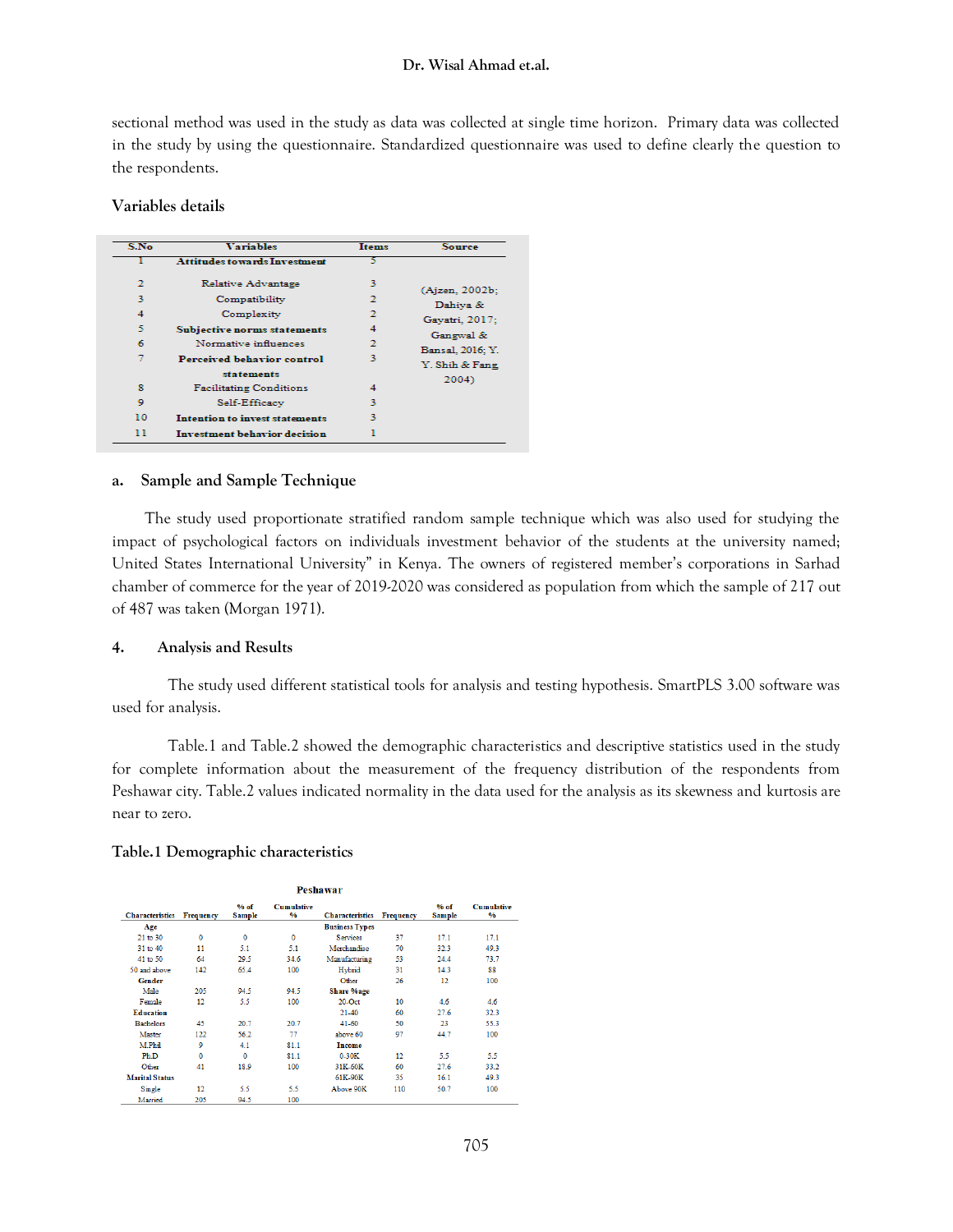## **Table.2 Descriptive Statistic**

|            | Ν   |                              | Minimu Maxim | Mean      | Std.             |          | Skewness |          | Kurtosis |
|------------|-----|------------------------------|--------------|-----------|------------------|----------|----------|----------|----------|
|            |     | m                            | um           |           | Deviation        |          |          |          |          |
|            |     | Statistic Statistic Statisti |              | Statistic | <b>Statistic</b> | Statisti | Std.     | Statisti | Std.     |
|            |     |                              | c            |           |                  | c        | Error    | c        | Error    |
| ATI        | 217 | 1.00                         | 5.00         | 4.1051    | .69843           | $-543$   | .165     | $-.280$  | .329     |
| RA         | 217 | 1.00                         | 5.00         | 3.9002    | .84423           | $-.649$  | .165     | .242     | .329     |
| COM        | 217 | 1.00                         | 5.00         | 3.5576    | 1.02069          | $-441$   | .165     | $-568$   | -329     |
| COMP       | 217 | 1.00                         | 5.00         | 4.2719    | .81069           | .247     | .165     | .704     | .329     |
| SNS        | 217 | 1.00                         | 5.00         | 4.4666    | .85917           | .038     | .165     | .885     | .329     |
| NI         | 217 | 1.00                         | 5.00         | 4.0369    | 1.16906          | .175     | .165     | .370     | .329     |
| PBC        | 217 | 1.00                         | 5.00         | 4.4040    | .70209           | .672     | .165     | .460     | .329     |
| FC         | 217 | 1.00                         | 5.00         | 4.4009    | .68464           | .533     | .165     | .653     | .329     |
| SE         | 217 | 1.00                         | 5.00         | 4.3134    | .83340           | -.417    | .165     | .734     | .329     |
| ΠS         | 217 | 1.00                         | 5.00         | 4.2919    | .73481           | .034     | .165     | .459     | .329     |
| Valid<br>N | 217 |                              |              |           |                  |          |          |          |          |
| (listwise) |     |                              |              |           |                  |          |          |          |          |

**Descriptive Statistics** 

Table.3 indicated that there is no multicolinearity problem as the values for variance inflation factor (VIF) between 1.00 and 3.00 (Devie et al., 2019). Factors loading were used to check the contribution of each item to the construct (Ramayah et al., 2009). Table.4 showed the values which are greater than .70 as stated in their study by (Phan & Zhou, 2014), which reflecting that each item used in the study contributed to the construct.

## **Table.3 Collinearity statistics**

| Variables  | VIF   |
|------------|-------|
| ATI        | 1.245 |
| COM        | 1.356 |
| COMP       | 1.624 |
| RA         | 1.135 |
| <b>SNS</b> | 2.841 |
| NI         | 1.023 |
| PBC        | 1.785 |
| FC         | 1.425 |
| SE         | 1.632 |
| ΠS         | 1.956 |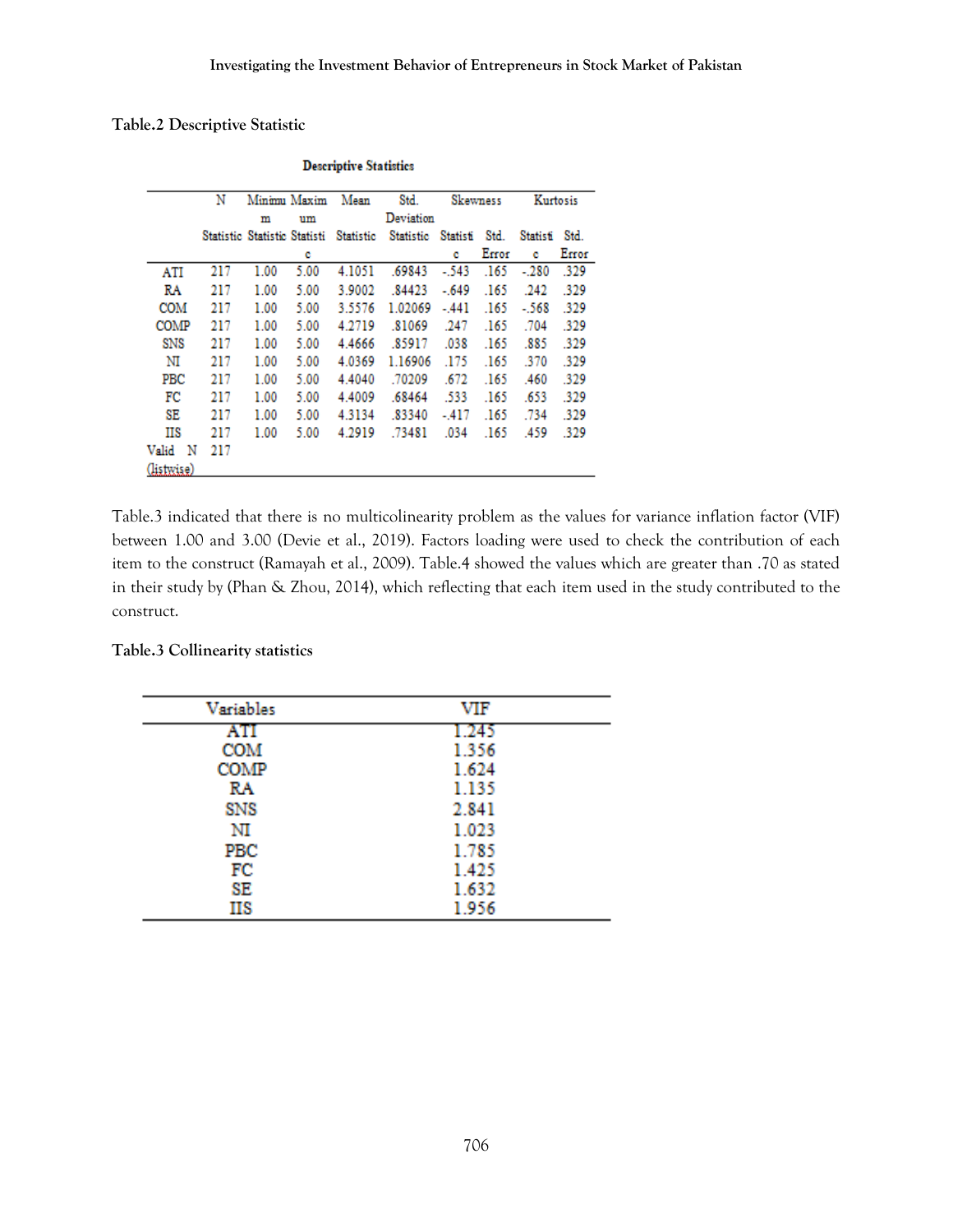| Items             | Factor<br>loadings | Items            | <b>Factor</b> loadings |
|-------------------|--------------------|------------------|------------------------|
| ATI               |                    | IIS3             | 0.819                  |
| ATI1              | 0.752              | NI               |                        |
| AT12              | 0.821              | NП               | 0.744                  |
| AT <sub>13</sub>  | 0.714              | NI2              | 0.843                  |
| ATI4              | 0.735              | <b>PBC</b>       |                        |
| ATI5              | 0.745              | PBC1             | 0.788                  |
| <b>COM</b>        |                    | PBC2             | 0.769                  |
| COM1              | 0.689              | PBC3             | 0.799                  |
| COM <sub>2</sub>  | 0.782              | RA               |                        |
| <b>COMP</b>       |                    | RA1              | 0.746                  |
| <b>COMP1</b>      | 0.825              | RA2              | 0.744                  |
| COMP <sub>2</sub> | 0.711              | RA3              | 0.731                  |
| FС                |                    | SE.              |                        |
| FC1               | 0.815              | SE 1             | 0.689                  |
| FC2               | 0.729              | SE <sub>2</sub>  | 0.823                  |
| FC3               | 0.852              | SE3              | 0.811                  |
| FC4               | 0.714              | <b>SNS</b>       |                        |
| IBD               | 1.000              | SNS1             | 0.699                  |
| пs                |                    | SNS <sub>2</sub> | 0.765                  |
| IIS 1             | 0.766              | SNS3             | 0.716                  |
| <b>IIS2</b>       | 0.842              | SN <sub>S4</sub> | 0.733                  |

## **Table.4 Factor Analysis**

Construct reliability and validity of the data was checked and found correct as the values in Table.5 for Cronbach Alpa, Composite reliability and Average Variance Extracted (AVE) are greater than 0.70, 0.70, and 0.50 respectively (Phan & Zhou, 2014).

**Table.5 Construct reliability and validity**

| <b>Variables</b> | Cronbach's | Composite          |          | Number Average Variance Extracted |
|------------------|------------|--------------------|----------|-----------------------------------|
|                  | Alpha      | <b>Reliability</b> | of items | (AVE)                             |
| ATI              | 0.752      | 0.745              |          | 0.535                             |
| RA               | 0.735      | 0.736              | 3        | 0.550                             |
| <b>COM</b>       | 0.701      | 0.724              |          | 0.673                             |
| COMP             | 0.821      | 0.792              |          | 0.575                             |
| SNS              | 0.827      | 0.817              | 4        | 0.730                             |
| NI               | 0.722      | 0.722              |          | 0.752                             |
| <b>PBC</b>       | 0.762      | 0.764              |          | 0.619                             |
| FC               | 0.741      | 0.820              | 4        | 0.611                             |
| SE               | 0.764      | 0.763              |          | 0.721                             |
| ПS               | 0.792      | 0.870              |          | 0.552                             |

Results reflected in Table.6 that, each construct is divergent from the another one as the values for AVE is higher than the construct correlation which confirmed the Discriminant validity (Mayfield et al., 2008).

## **Table.6 Discriminant validity**

| <b>Constructs</b> | ATI   | RA    | COM   | <b>COMP</b> | SNS   | NI    | PBC   | FC    | SE                      | ΠS |
|-------------------|-------|-------|-------|-------------|-------|-------|-------|-------|-------------------------|----|
| ATI               | 0.535 |       |       |             |       |       |       |       |                         |    |
| RA                | 0.358 | 0.55  |       |             |       |       |       |       |                         |    |
| COM               | 0.245 | 0.458 | 0.673 |             |       |       |       |       |                         |    |
| COMP              | 0.279 | 0.348 | 0.154 | 0.575       |       |       |       |       |                         |    |
| SNS               | 0.361 | 0.145 | 0.025 | 0.045       | 0.73  |       |       |       |                         |    |
| ΝΙ                | 0.056 | 0.425 | 0.458 | 0.154       | 0.425 | 0.752 |       |       |                         |    |
| PBC               | 0.168 | 0.245 | 0.068 | 0.235       | 0.521 | 0.477 | 0.619 |       |                         |    |
| FC                | 0.288 | 0.157 | 0.298 | 0.065       | 0.124 | 0.025 | 0.425 | 0.611 |                         |    |
| SE                | 0.378 | 0.468 | 0.365 | 0.168       | 0.075 | 0.328 | 0.074 |       | $0.135$ $0.721$         |    |
| ПS                | 0.499 | 0.188 | 0.245 | 0.185       | 0.199 | 0.154 | 0.175 |       | $0.425$ $0.154$ $0.552$ |    |

## **Model Fitness**

Analysis was performed by using the Structural Equation Model (SEM) in SmartPLS 3.00. For the better outcomes this estimation method was performed (Lei and Wu 2007). To match the results with the standardized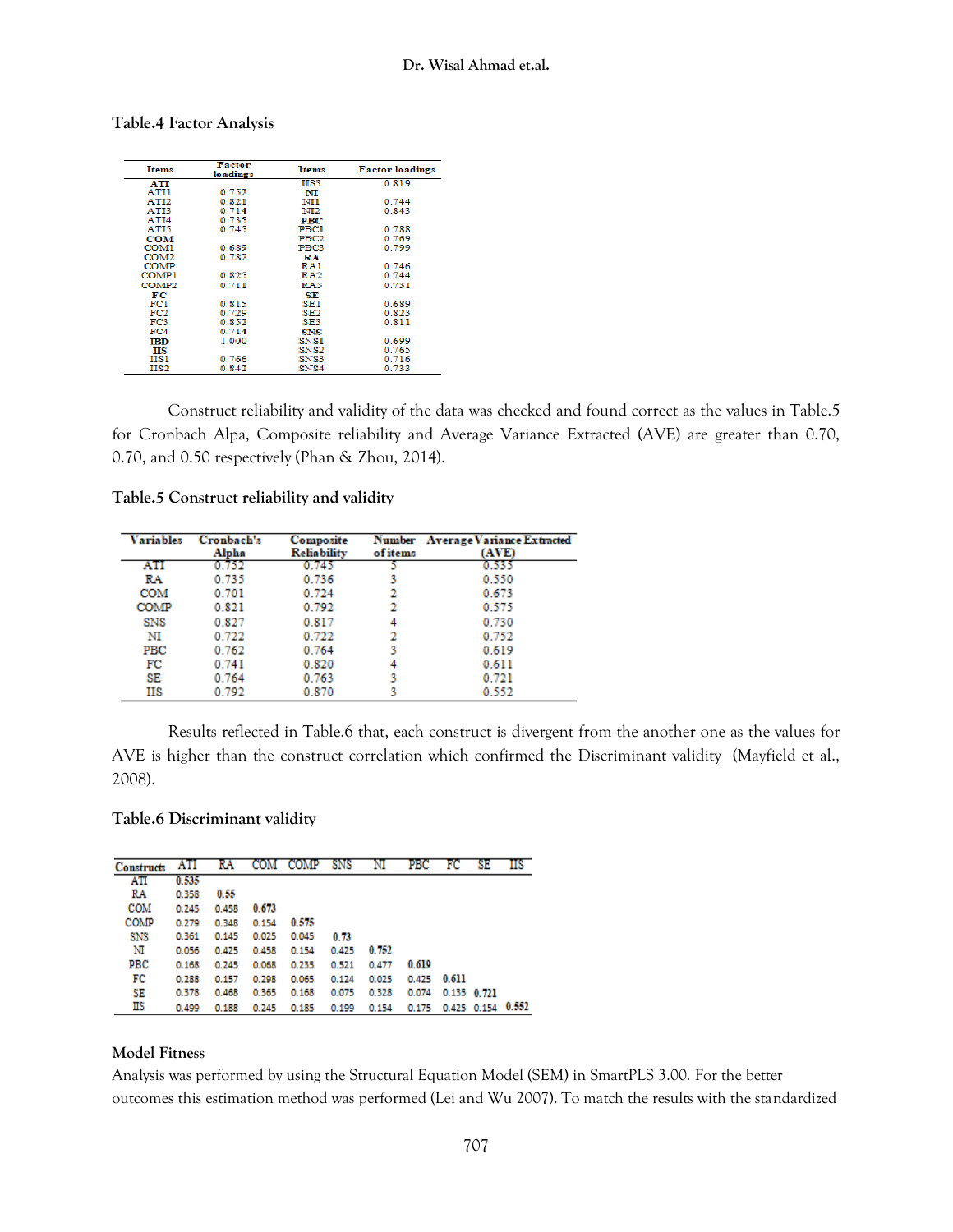values for fitness of the model some tests were performed. Table.7 indicated the values for the Standardized Root Mean Square Residual (SRMR), Normed fit index (NFI) and Chi-Square/df. The results revealing good fitness of the model for the study as the values are meeting the standard criteria.

## **Table.7 Model Fitness**

| <b>Measures</b>           | Recommended<br><b>Criterion</b> | <b>Structural</b><br><b>Equation Model</b> | <b>Sources</b>             |
|---------------------------|---------------------------------|--------------------------------------------|----------------------------|
| <b>SRMR</b>               | < 0.08                          | 0.046                                      | (Sarstedt et al.,<br>2014) |
| Normed fit index<br>(NFI) | 50.9                            | 0.982                                      | (Hair Jr. 2006)            |
| Chi-Square/df             | ⊲.0                             | 1.253                                      | (Hair Jr. 2006)            |

Table.8 reflected the results of  $R^2$  as how much each independent variable brings changes in the dependant variable.

# **Table.8 R<sup>2</sup>**

| <b>Variables</b> | <b>R</b> Square |
|------------------|-----------------|
| ATIP             | 0.623           |
| <b>HSP</b>       | 0.752           |
| IBP              | 0.765           |
| PBCP             | 0.746           |
| SNP              | 0.616           |
|                  |                 |

Table.9 showed the results for hypothesis testing. As it indicted that hypothesis 3, 10 and 11 was rejected as its P-values are greater than 5%. The remaining hypotheses were accepted. Results from the study indicated that there is no significant positive impact of Compatibility on Attitude toward the investment of the individual investor in the city of Peshawar. Furthermore, it shows no significant direct impact of attitude and subjective norms on the behavior of individuals.

#### **Table.9 Hypotheses Testing**

| S.<br>No       | <b>Hypothesis</b>                 | Path<br><b>Coeffic</b><br>ient | <b>Original</b><br><b>Sample</b><br>αm | <b>Sample</b><br>Mean<br>ΩÐ | Standard<br>Deviation<br><b>(STDEV)</b> | T<br>Statistics<br>dOSTDE<br>VD. | P<br><b>Values</b> | <b>Status</b> |
|----------------|-----------------------------------|--------------------------------|----------------------------------------|-----------------------------|-----------------------------------------|----------------------------------|--------------------|---------------|
| 1              | ATIP > IISP                       | 0.448                          | 0.439                                  | 0.44                        | 0.07                                    | 6.288                            | 0.000              | Accepted      |
| $\overline{2}$ | RAP-> ATIP                        | 0.401                          | 0.396                                  | 0.398                       | 0.058                                   | 6.889                            | 0.000              | Accepted      |
| з              | $COMP \geq ATIP$                  | 0.126                          | 0.128                                  | 0.126                       | 0.07                                    | 1.799                            | 0.073              | Rejected      |
| 4              | $COMPP \geq ATP$                  | 0.392                          | 0.389                                  | 0.392                       | 0.064                                   | 6.114                            | 0.000              | Accepted      |
| 5              | $SNSP \Rightarrow IISP$           | 0.179                          | 0.181                                  | 0.183                       | 0.065                                   | 2.769                            | 0.006              | Accepted      |
| 6              | $NIP \gg SNSP$                    | 0.611                          | 0.621                                  | 0.616                       | 0.047                                   | 13.122                           | 0.000              | Accepted      |
| 7              | $PBCP \geq IISP$                  | 0.261                          | 0.252                                  | 0.251                       | 0.073                                   | 3.453                            | 0.001              | Accepted      |
| 8              | $SEP \Rightarrow PBCP$            | 0.295                          | 0.282                                  | 0.305                       | 0.126                                   | 2.337                            | 0.020              | Accepted      |
| 9              | $FCP \geq PBCP$                   | 0.415                          | 0.418                                  | 0.411                       | 0.124                                   | 3.338                            | 0.001              | Accepted      |
| 10             | $ATIP \geq IBP$                   | 0.135                          | $-0.140$                               | $-0.138$                    | 0.091                                   | 1.477                            | 0.140              | Rejected      |
| 11             | $SNSP \Rightarrow IBP$            | 0.083                          | 0.089                                  | 0.095                       | 0.087                                   | 1.022                            | 0.307              | Rejected      |
| 12             | $\texttt{PBCP} \geq \texttt{IBP}$ | 0.443                          | 0.440                                  | 0.441                       | 0.09                                    | 4.889                            | 0.000              | Accepted      |
| 13             | ATIP > IISP > IRP                 | 0.752                          | 0.702                                  | 0.751                       | 0.095                                   | 7.916                            | 0.000              | Accepted      |
| 14             | SNSP->IISP ->IBP                  | 0.652                          | 0.652                                  | 0.635                       | 0.085                                   | 7.671                            | 0.000              | Accepted      |
| 15             | PBCP->IISP->IBP                   | 0.662                          | 0.605                                  | 0.602                       | 0.098                                   | 6.755                            | 0.000              | Accepted      |
| 16             | $_{\rm IISP}$ $\rm IBP$           | 0.795                          | 0.757                                  | 0.856                       | 0.105                                   | 7.604                            | 0.000              | Accepted      |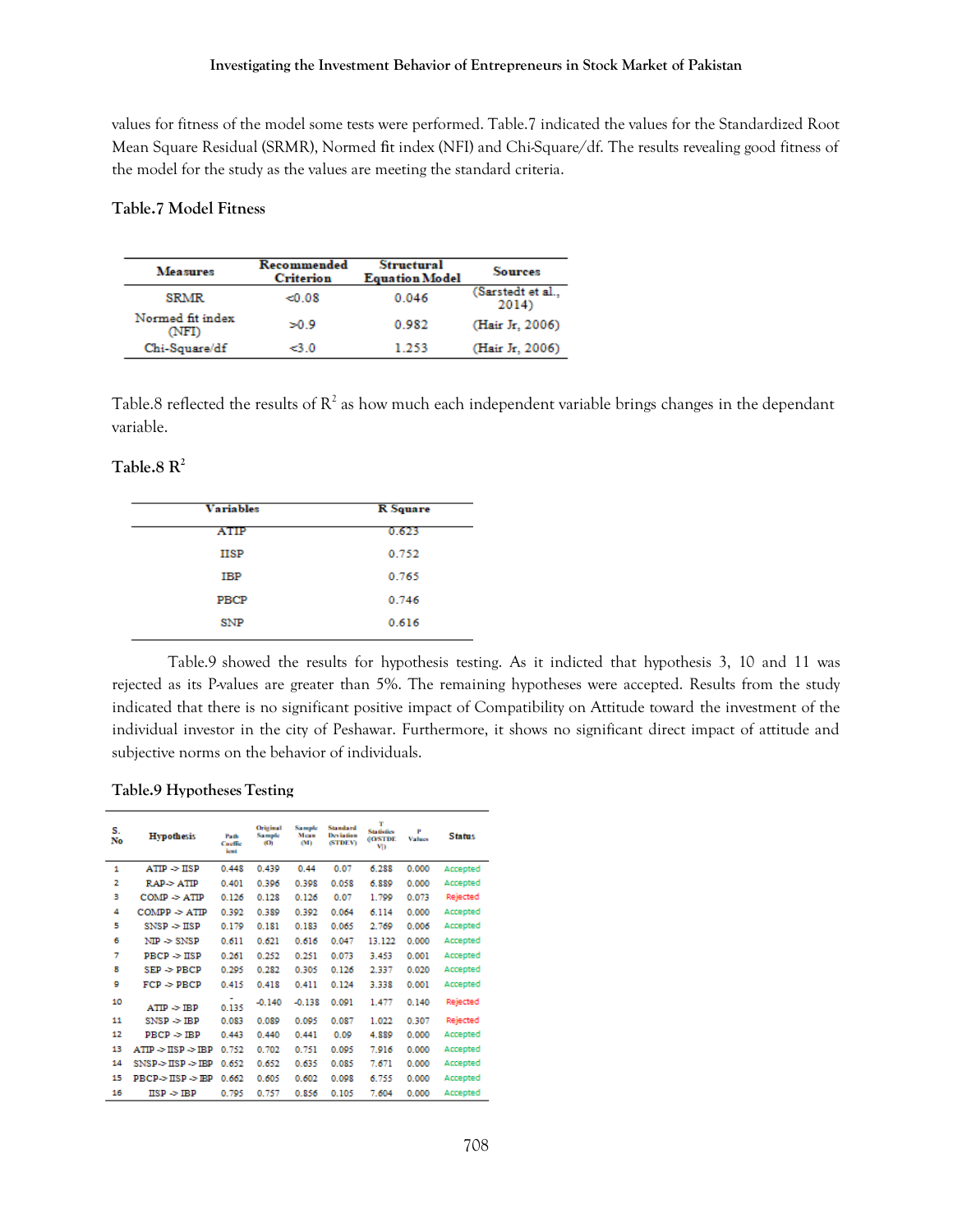#### **Dr. Wisal Ahmad et.al.**

#### **5. Discussion**

The results showed that individuals behavior having a significant influence in investing in the stock market which to the acceptance of the hypothesis 1. The same results was matched with the study of (Gangwal & Bansal, 2016; Phan & Zhou, 2014). The study found that a subjective norm was the significant determinants of individual's intentions. Normative influence considered the significant determinants of subjective norms. These results are in line with the various researchers including (Shih & Fang, 2004), and (Gangwal & Bansal, 2016; Phan & Zhou, 2014). The study reflected the significant relationship of perceived behavioral control with intentions and further self-efficacy and facilitating conditions are found significant determinants of perceived behavioral control. The same results were found in the studies of (Gangwal & Bansal, 2016; Pascual-Ezama et al., 2014), (Shih & Fang, 2004), and ( K. C. Phan & Zhou, 2014).

The direct impact was found significant in study for intention and perceived behavioral control while for subjective norms it was found insignificant with behavior of individuals. The results are supported by the studies of (Gangwal & Bansal, 2016; Pascual-Ezama et al., 2014), (K. C. Phan & Zhou, 2014; Y. Shih & Fang, 2004). Intentions of individuals was found a full mediating variable between subjective norms and behavior while it was found a semi mediating variable among attitude, and perceived behavioral control with the behavior of individuals.

#### **6. Conclusion**

Psychological factors nevertheless have a strong influence on the intentions and behavior of the individuals. It was found in the study that entrepreneurs investment decisions are affected by the psychotically factors. Hence, the brokerage firms must consider the psychological aspects of the individuals. Similarly, the study revealed that huge amount is transferred from one country to another due to less information. Therefore, the government must provide enough information related to the stock market for understanding the process of investment in stock market to increase the investment. The rewards and benefits must be increase to the investors for encouragement.

Future research studies may include other variables as elements of intentions for investing in stock markets. The same study may also be conducted in other cities where the target may be the individuals having more potential to invest in stock market. Theory of planned behavior may be checked in other investment areas for increasing the investment in the country and provide guidelines to the government to construct policies. The future studies may also target specific individuals who have already invested in stock market to understand more about the psychological aspects and its effect on their behavior.

## **References**

Ajzen, I. (1985). From intentions to actions: A theory of planned behavior. In *Action control* (pp. 11–39). Springer.

- Ajzen, I. (1991). The theory of planned behavior. *Organizational Behavior and Human Decision Processes*, *50*(2), 179–211.
- Ajzen, I. (2002). Perceived behavioral control, self‐efficacy, locus of control, and the theory of planned behavior 1. *Journal of Applied Social Psychology*, *32*(4), 665–683.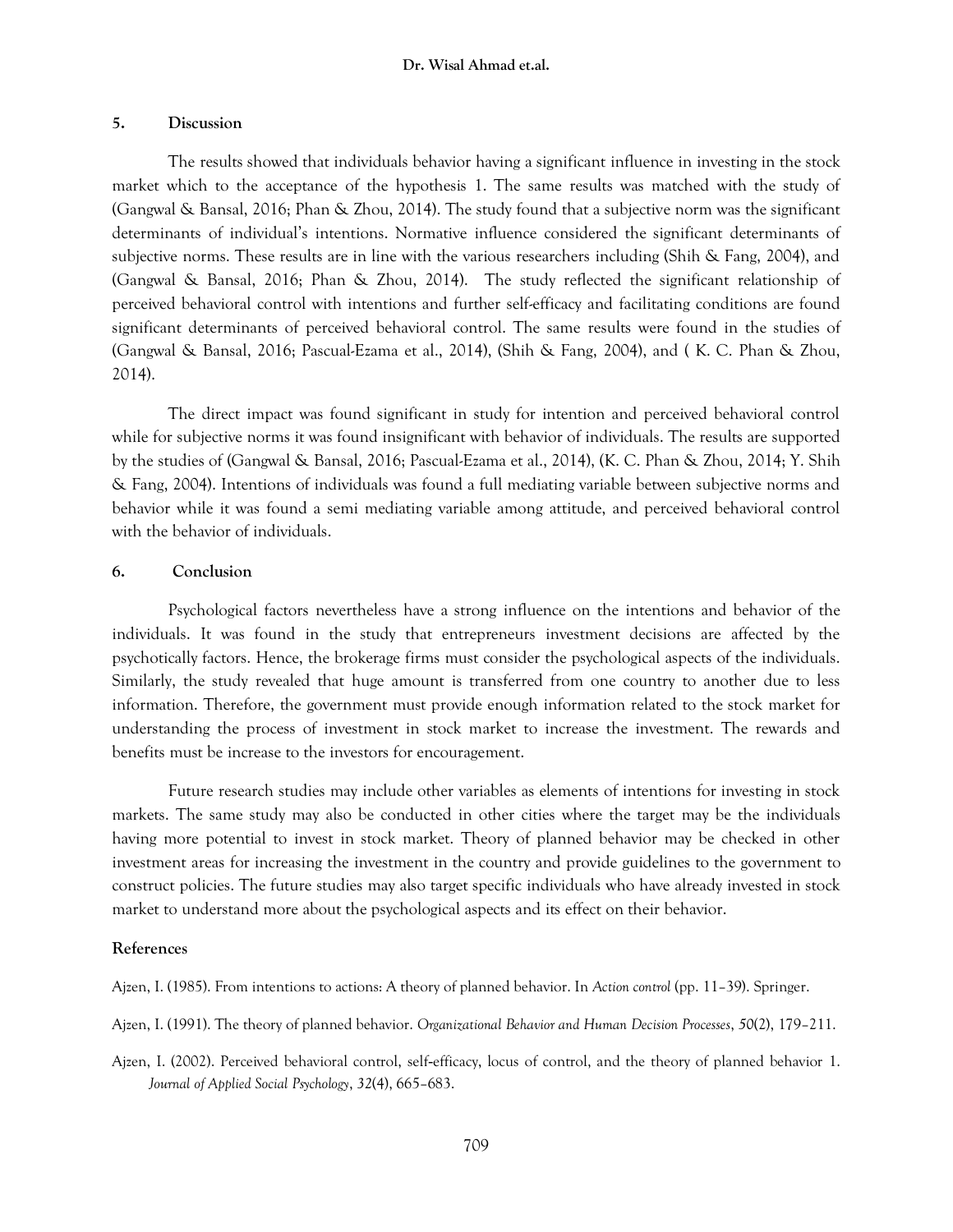#### **Investigating the Investment Behavior of Entrepreneurs in Stock Market of Pakistan**

- Ajzen, I., & Fishbein, M. (2005). The influence of attitudes on behavior. *The Handbook of Attitudes*, *173*(221), 31.
- Athiyaman, A. (2002). Internet users' intention to purchase air travel online: an empirical investigation. *Marketing Intelligence & Planning*, *20*(4), 234–242.
- Bandura, A. (1977). Self-efficacy: toward a unifying theory of behavioral change. *Psychological Review*, *84*(2), 191.
- Bandura, A. (1982). Self-efficacy mechanism in human agency. *American Psychologist*, *37*(2), 122.
- Cai, S., Long, X., Li, L., Liang, H., Wang, Q., & Ding, X. (2019). Determinants of intention and behavior of low carbon commuting through bicycle-sharing in China. *Journal of Cleaner Production*, *212*, 602–609.
- Chan, S. C., & Lu, M. T. (2004). Understanding internet banking adoption and user behavior: Hong Kong. *Advanced Topics in Global Inform. Manage*, *5*, 308–309.
- Chau, P. Y. K., & Hu, P. J. (2001). Information technology acceptance by individual professionals: A model comparison approach. *Decision Sciences*, *32*(4), 699–719.
- Cialdini, R. B., Reno, R. R., & Kallgren, C. A. (1990). A focus theory of normative conduct: recycling the concept of norms to reduce littering in public places. *Journal of Personality and Social Psychology*, *58*(6), 1015.
- Civan, I. (2007). *Assessment and enhancement of decision-making models used for the pre-development stages of office developments in turkey*. Texas A&M University.
- Davis, F. D. (1989). Perceived usefulness, perceived ease of use, and user acceptance of information technology. *MIS Quarterly*, 319–340.
- Demirtaş, Ö., & Güngör, Z. (2004). Portföy yönetimi ve portföy seçimine yönelik uygulama. *Journal of Aeronautics and Space Technologies*, *1*(4), 103–109.
- Devie, D., Kamandhanu, J., Tarigan, J., & Hatane, S. E. (2019). Do environmental performance and disclosure bring financial outcome? Evidence from Indonesia. *World Review of Science, Technology and Sustainable Development*, *15*(1), 66–86.
- Fishbein, M. (n.d.). leek Ajzen (1975). *Belief, Attitude, Intention and Behavior: An Introduction to Theory and Research*, 181– 202.
- Fishbein, M. (1974). leek Ajzen (1975), Belief, Attitude, Intention and Behavior. *Reading, MA: Addison-Wesiey*.
- Fishbein, M., & Ajzen, I. (1980). *Understanding attitudes and predicting social behavior*.
- Fu, J.-R., Farn, C.-K., & Chao, W.-P. (2006). Acceptance of electronic tax filing: A study of taxpayer intentions. *Information & Management*, *43*(1), 109–126.
- Gangwal, N., & Bansal, V. (2016). Application of decomposed theory of planned behavior for M-commerce adoption in India. *ICEIS 2016 - Proceedings of the 18th International Conference on Enterprise Information Systems*, *2*(Iceis), 357–367. https://doi.org/10.5220/0005627503570367
- Gopi, M., & Ramayah, T. (2007). Applicability of theory of planned behavior in predicting intention to trade online. *International Journal of Emerging Markets*.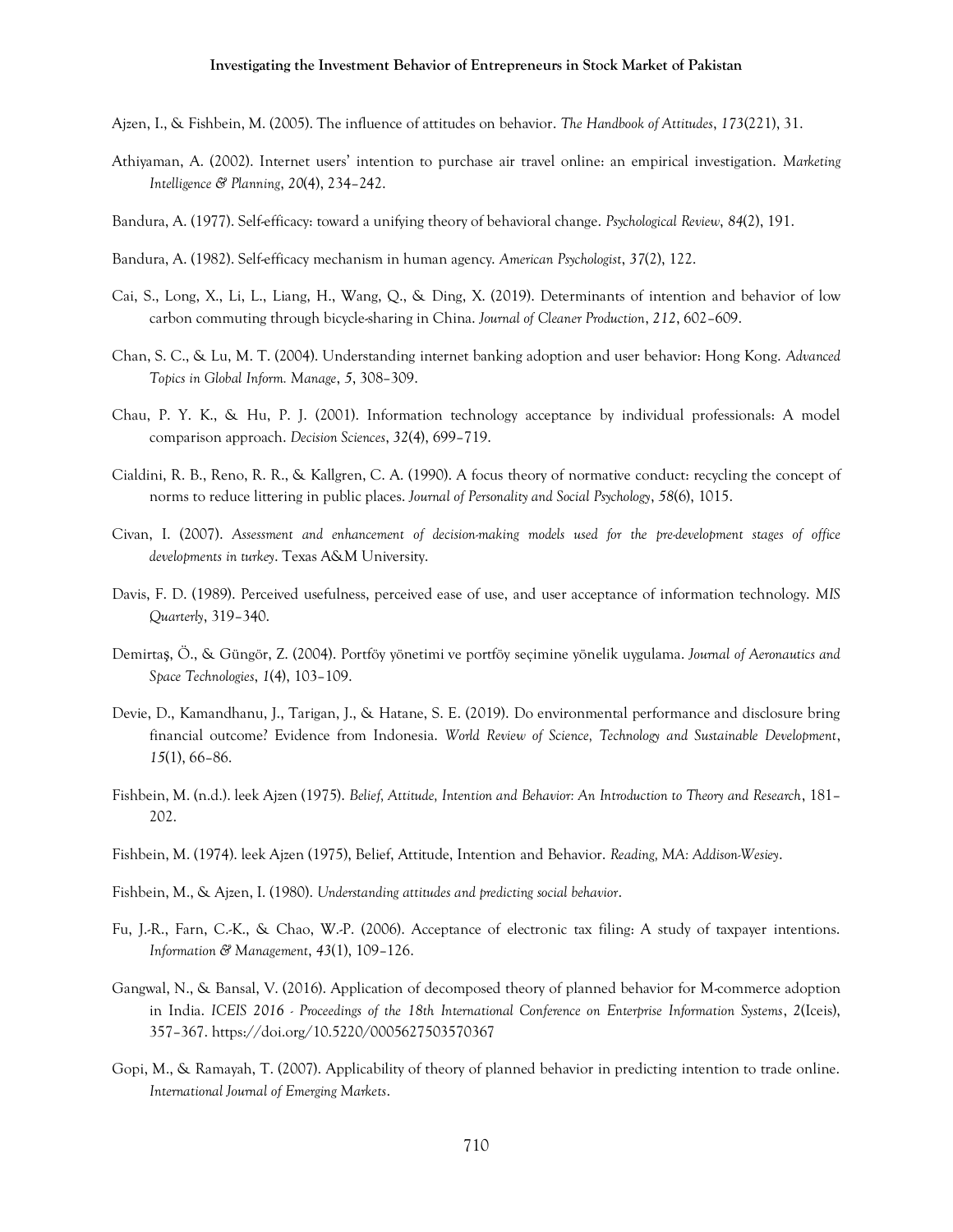- Kumari, J., Swain, S. C., & Thakur, S. (2017). MOTIVATION OF STUDYING INVESTMENT BEHAVIOR OF RETAIL INVESTORS OF RANCHI IN INDIAN STOCK MARKET. *International Journal of Research in Management & Social Science*, 80.
- Lai, H.-W., Chen, C.-W., & Huang, C.-S. (2010). Technical analysis, investment psychology, and liquidity provision: Evidence from the Taiwan stock market. *Emerging Markets Finance and Trade*, *46*(5), 18–38.
- Lewis, W., Agarwal, R., & Sambamurthy, V. (2003). Sources of influence on beliefs about information technology use: An empirical study of knowledge workers. *MIS Quarterly*, 657–678.
- Ma'ruf, J. J., Mohamad, O., & Ramayah, T. (2005). Intention to purchase via the internet: A comparison of two theoretical models. *Asian Academy of Management Journal*, *10*(1), 79–95.
- Mathieson, K. (1991). Predicting user intentions: comparing the technology acceptance model with the theory of planned behavior. *Information Systems Research*, *2*(3), 173–191.
- Mayfield, C., Perdue, G., & Wooten, K. (2008). Investment Management and Personality Type. *Financial Services Review*, *17*(3), 219.
- Nasurdin, A. M., & Ramayah, T. (2003). The link between satisfaction and commitment: is it different for old and young workers? *The National Human Resource Development Conference Proceedings, 15th-16th December*.
- Pascual-Ezama, D., Scandroglio, B., & de Liaño, B. G.-G. (2014). ¿ Es posible predecir el comportamiento de los inversionistas en los mercados bursátiles? Una aproximación psicológica. *Universitas Psychologica*, *13*(1), 25–36.
- Phan, K. C., & Zhou, J. (2014). Market efficiency in emerging stock markets: A case study of the Vietnamese stock market. *IOSR Journal of Business and Management*, *16*(4), 61–73.
- Ramayah, T., & Jantan, M. (2004). Technology acceptance: An individual perspective current and future research in Malaysia. *Review of Business Research*, *2*(1), 103–111.
- Ramayah, T., Nasurdin, A. M., Noor, M. N. M., & Beng, L. S. (2002). THE RELATIONSHIPS BETWEEN BELIEF, ATTITUDE, SUBJECTIVE NORM, INTENTION, AND BEHAVIOR TOWARDS NUMBERS GAMBLING: THE MALAYSIAN CONTEXT. *JURNAL BISNIS STRATEGI*, *10*(7), 81–95.
- Ramayah, T., Nasurdin, A. M., Noor, M. N., & Sin, Q. B. (2004). The relationships between belief, attitude, subjective norm, and behavior towards infant food formula selection. *Gadjah Mada International Journal of Business*, *6*(3), 405–418.
- Ramayah, T., Rouibah, K., Gopi, M., & John, G. (2009). Computers in Human Behavior A decomposed theory of reasoned action to explain intention to use Internet stock trading among Malaysian investors. *Computers in Human Behavior*, *25*(6), 1222–1230. https://doi.org/10.1016/j.chb.2009.06.007
- Ramayah, T., Siron, R., Dahlan, N., & Mohamad, O. (2002). Technology usage among owners/managers of SME's: The role of demographic and motivational variables. *The Proceedings of the 6th Annual Asian-Pacific Forum for Small Business on Small and Medium Enterprises Linkages, Networking and Clustering*.
- Rhodes, R. E., & Courneya, K. S. (2003). Investigating multiple components of attitude, subjective norm, and perceived control: An examination of the theory of planned behaviour in the exercise domain. *British Journal of Social Psychology*, *42*(1), 129–146.